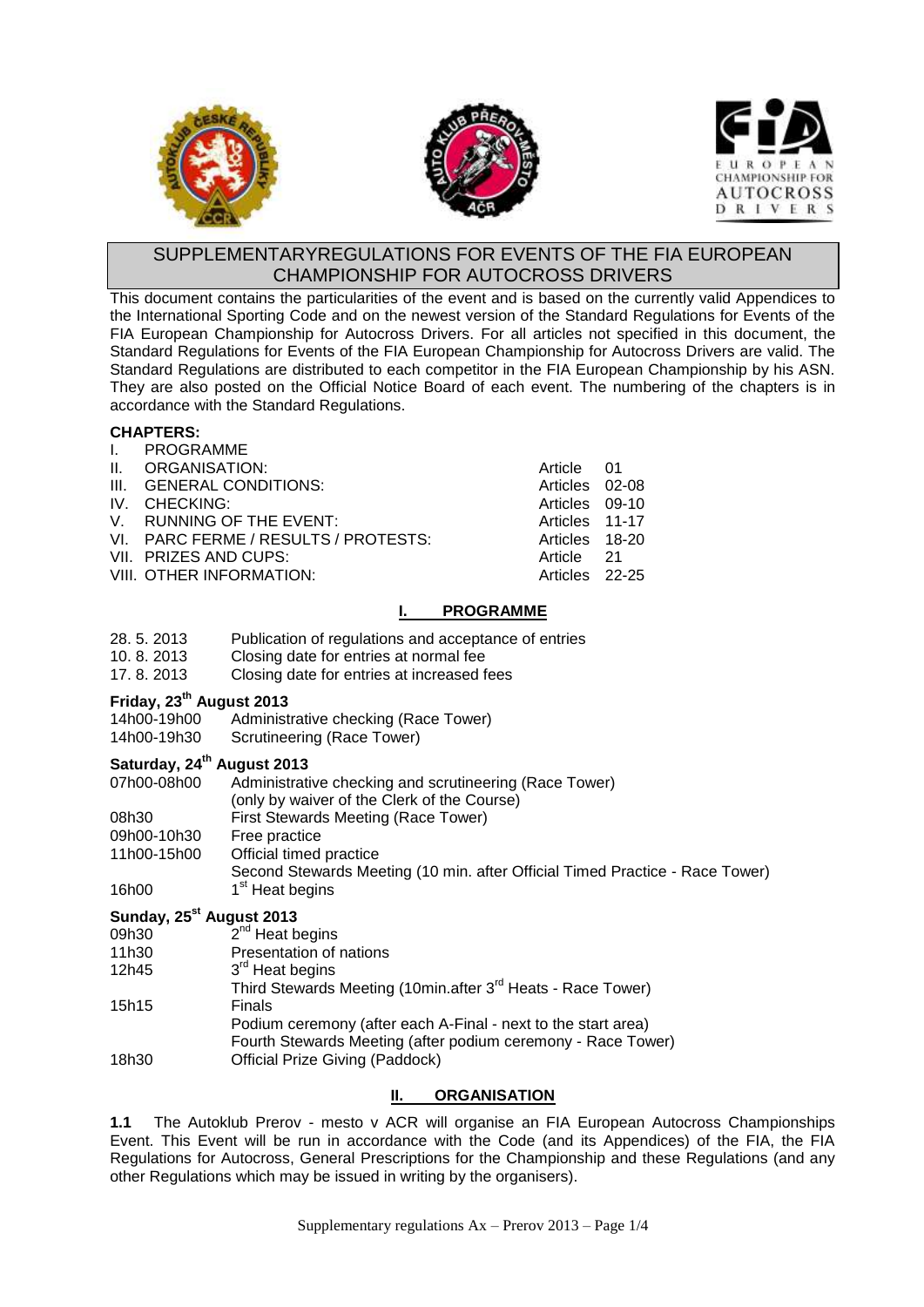# **1.2 Organising Committee**

| $1.2$ Urganising Committee   |                                        |                                                                                  |  |  |
|------------------------------|----------------------------------------|----------------------------------------------------------------------------------|--|--|
| President:                   | Mr. Karel Kleiner jun.                 |                                                                                  |  |  |
| Members:                     |                                        | Mr. Ladislav Hanák, Mr. Karel Kleiner sen., Mr Jakub Vymazal, Mr Jan Kleiner,    |  |  |
|                              |                                        | Mrs Soňa Hrbácková, Mr. Josef Hartmann, Mr. Pavel Kleiner, Mr. Antonín Slaměník, |  |  |
|                              |                                        | Mrs. Iva Lochmanová, Mr. Josef Lochman, Mrs. Václava Hanáková, Mr. Petr Střelec, |  |  |
|                              | Mr.Josef Práznovský, Mr. Ondřej Indrák |                                                                                  |  |  |
| Secretariat:                 | <b>Autoklub Prerov - mesto</b>         |                                                                                  |  |  |
|                              | Dluhonska 43, CZ-750 01 Prerov         |                                                                                  |  |  |
|                              | +420 581 225 125<br>fax:               |                                                                                  |  |  |
|                              |                                        | e-mail: akprerov@seznam.cz www.autoklubnp.cz                                     |  |  |
| 1.3<br><b>Officials</b>      |                                        |                                                                                  |  |  |
| - Steward (Chairman)         |                                        | Mr. L. Peeters (BEL)                                                             |  |  |
| - Steward                    |                                        | Mr. J.-P. Maillard (FRA)                                                         |  |  |
| - Steward                    |                                        | Mr. M. Tejchman (CZE)                                                            |  |  |
| - FIA Observer               |                                        | Mr. A. Slotboomi (NLD)                                                           |  |  |
| - FIA Technical Delegate     |                                        | Mr. L. Speer (DEU)                                                               |  |  |
| - Clerk of the Course        |                                        | Mr. K. Kleiner jun.(CZE)                                                         |  |  |
| - Deputy Clerk of the Course |                                        | Mr. J. Vymazal                                                                   |  |  |
| - Secretary of the Meeting   |                                        | Mrs. V. Hanakova                                                                 |  |  |
| - Secretary of the Stewards  |                                        | Mrs. E. Micakova                                                                 |  |  |
| - Chief Scrutineer           |                                        | Mr. J. Urban                                                                     |  |  |
| - Chief Timekeeper           |                                        | Mr. V. Pištěk                                                                    |  |  |
| - Safety Officer             |                                        | Mr. P. Strelec                                                                   |  |  |
| - Chief of Organisers        |                                        | Mr. M. Zedek                                                                     |  |  |
| - Track Controller           |                                        | Mr. J. Vrtelka                                                                   |  |  |
| - Chief Medical Officer      |                                        | MUDr. J. Palčík                                                                  |  |  |
| - Drivers' Liaison Officer   |                                        | Mr. O. Indrak                                                                    |  |  |
| - Press Officer              |                                        | Mr. K. Kleiner sen. and Mrs. M. Kleinerova                                       |  |  |
| - Judges of Fact:            | - Startline                            | Mr. L. Parák.                                                                    |  |  |
|                              | - Jump Start                           | Mr. K. Mraček, V. Mraček, M. Ohlídal, J. Hartman                                 |  |  |
|                              | - Finish                               | Mr. J. Kleiner                                                                   |  |  |

#### **1.4 Official Notice Board**

The Official Notice Board will be located at the driver's paddock close to entry from the circuit.

## **III. GENERAL CONDITIONS**

# 2. **GENERAL**<br>2.1 This Event

- **2.1** This Event will count for:
- -The 2013 FIA European Autocross Championships for Drivers
- FIA Autocross Nations Cup
- FIA Junior Buggy CUP

## **3. DESCRIPTION OF THE CIRCUIT**

Place: Prerov Tel+Fax: +420 493 722 475 Circuit: Length = 1000 m, Width of the Start = 20 m, Maximum Width = 20 m, Minimum Width = 18 m Location: 27 km southeaster from Olomouc, from Prerov to village Cekyne. (GPS: 49°28'58.35"N, 17°25'53.44"E)

## **5. ENTRY FORMS – ENTRIES**

**5.1** Anybody wishing to take part in the Event must send the attached entry form duly completed at least before 17<sup>th</sup> August 2013 - 24h00 (increased fee) to the Secretariat:

**CZ-750 01 Prerov**

**Autoklub Prerov - mesto fax:** +420 581 225 125 **Dluhonská 43 e-mail:** akprerov@seznam.cz

# **6. ENTRY FEES**

**6.1** The entry fee is:

**a)** 1<sup>st</sup> closing date of entries: 150 € (Entry fee 100 € + 50 € paddock fee – all included)

100 € (Entry fee 70 € + 30 € paddock fee – all included) – FIA JB CUP

**b)** 2<sup>nd</sup> closing date of entries: 250 € (Entry fee 200 € + 50 € paddock fee – all included) As the Entry Form from the Driver and the Confirmation of the Acceptance from the Organiser is considered as a contract, the Driver, who is not coming to the Event, has to apologise (in written form with giving the reason) as soon as possible. **The Entry Fee is possible to paid during the Administrative checking also.**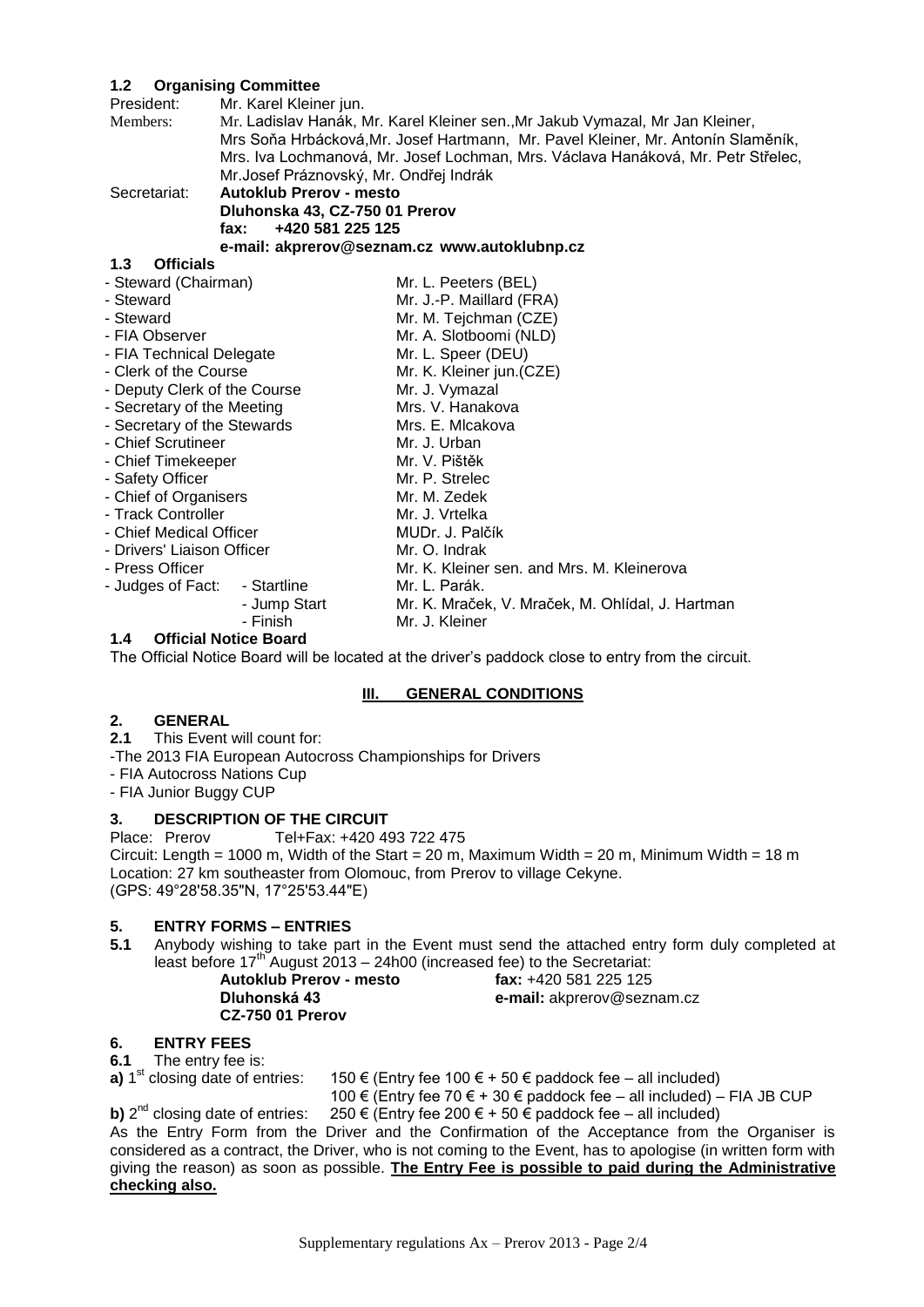# **6.4. Account Number**

Bank: Česká spořitelna IBAN: CZ36 0800 0000 0018 7743 9233 BIC: GIBACZPX

**6.6** The maximum number of the entries is 120.

## **7. INSURANCE**

#### **7.1 Insurance coverage of the organiser**

The Autoklub CR concluded with "Ceska podnikatelska pojistovna, a.s." – Vienna Insurance Group, through the company RENOMIA, a.s., the frame insurance contract No. 0013869817on insurance of liability of the organiser for damage caused to the others in connection with a sport enterprise up to the sum of CZK 5.000.000.

#### **7.2 Insurance of competitors and crews**

**7.2.1** The frame insurance contract No. 0013869817 concluded by and between the "Ceska podnikatelska pojistovna, a.s." – Vienna Insurance Group and Autoklub CR includes insurance of cars of the participants against damages caused to third persons up to the sum of CZK 3.000.000 per one insurance event with co-participation of CZK 5.000. Any damage below CZK 5.000 will be paid by the driver who caused the damage; damages above CZK 5.000 will be paid by the insurance company without any co-participation of the insured. However the insurance does not cover liability for the damages caused by event participant that the competitors cause each other in the course of sport event. **7.2.2** Each driver is obliged to conclude his personal injury insurance and to present a proof on request the administrative checking. The insurance of foreign drivers must include coverage of costs for possible medical treatment in the CR.

## **IV. CHECKING**

## **10. SCRUTINEERING**

## **10.2 Noise**

For all cars, a limit of 100 dB is imposed.

## **V. RUNNING OF THE EVENT**

## **12. PRACTICE AND DRIVERS' INFORMATION**

**12.1** Free practice and two qualifying practice sessions, one organised in order of the numbers and the second in reverse order, are obligatory in each Division.

There will be run 4 laps in the free practice session.

There must be no more than 1 car at each 120 m of the track in each qualifying practice session, which will last for 4 laps from the entry of the first car onto the track, but only the times starting from the  $2^{nd}$  lap will count.

The best lap time from all the qualifying practice sessions determines the starting positions for the first Heat. In the event of a tie, the next best lap time of the drivers who have tied determines the starting positions.

Each driver must complete at least one lap in practice. Should this not be the case, the driver may be allowed to start in the first qualifying Heat, at the discretion of the Stewards. Cars from different divisions will run separately.

**12.2** Information in English and Czech will be given in writing to all drivers at the administrative checking.

## **14. QUALIFYING**

There will be 5 laps in the qualifying Heats.

#### **15. FINALS**

There will be 7 laps in the Finals.

#### **VI. PARC FERME – RESULTS – PROTESTS**

## **20. PROTESTS – APPEALS**

**20.1** All protests will be lodged in accordance with the Code.

All protests must be made in writing and handed to the Clerk of the Course or his assistant, or in their absence any of the Stewards of the meeting, together with the sum of  $\epsilon$  500. If the protest requires the dismantling and re-assembly of different parts of a car, the claimant must make a deposit of  $\epsilon$  3.000,-. **20.5** Competitors have the right to appeal, as laid down in Articles 181,182 and 183 of the Code and also as set out in the Rules of the International Court of Appeal. The amount of the appeal fee is € 1.200,-.